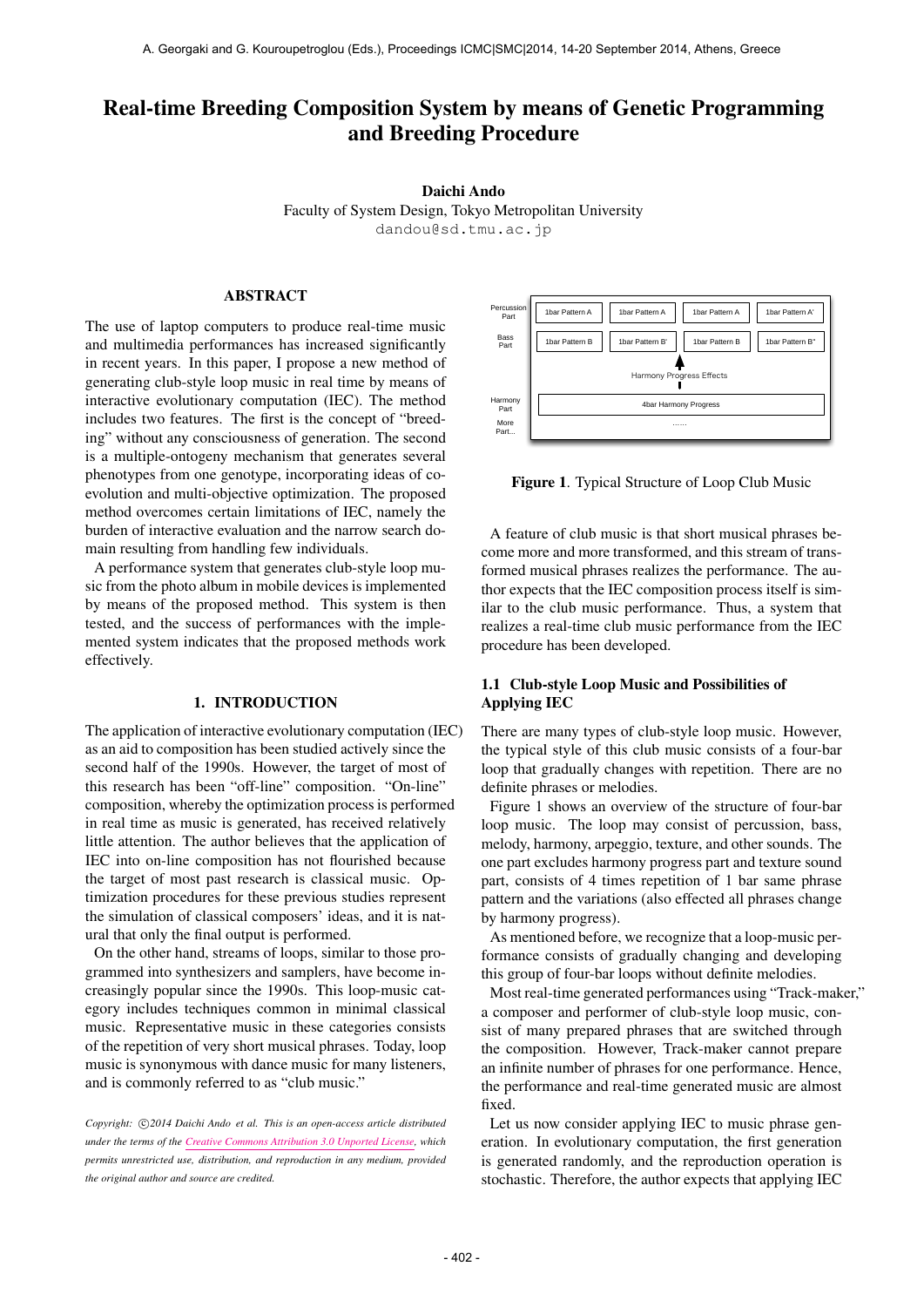to club-style four-bar loop music will assist Track-maker in generating an infinite number of phrases. In addition, note that multi-point optimization with population convergence, such as in evolutionary computation, is suitable for generating musical variations [1]. The converged population includes similar individuals; thus, combining a music phrase generator with evolutionary computation provides many similar musical phrases. These are suitable for effecting gradually changing loop music in Track-maker.

# 1.2 Overview of Proposed System

The purpose of the proposed system is to generate realtime club-style four-bar loop music and effect parameters by means of the optimization process of IEC. The ideas of a "breeding" procedure and an IEC interface are developed, enabling performers to enjoy and create a good performance using IEC.

# *1.2.1 Co-Evolution and Multi-Objective Optimization to apply Multi-Parameter Control*

In IEC, users should listen and add their score separately. Accordingly, the number of individuals making up the population should be small. Consequently, convergence is fast, and the optimization falls into a local minimum or maximum on the first generation. In addition, many parameters are required for music generation; nevertheless, IEC forces users to optimize with a small number of individuals. This indicates that IEC music generation imposes a large burden on users.

In the proposed procedure and interface, the author adopted the Genome Storage procedure for IEC [2]. The developed procedure includes co-evolution and multi-objective optimization. To be specific, the proposed procedure does not deal with concepts of "generation" used in normal evolutionary computation, but the procedure includes ideas of Simulated Breeding and Genome Storage. Furthermore, multiple ontogeny that generate many phenotypes from one chromosome have been adopted. This technique generates a huge number of parameters for music generation from a small number of individuals. Figure 2 shows an overview of the proposed procedure.

# 2. OPTIMIZATION PROCEDURE AND GENE REPRESENTATION

# 2.1 No Heterogenesis by Simulated Breeding

The proposed breeding procedure reduces the user burden, allowing simple optimization. This procedure is based on Mutasynth [3], which includes the Genome Storage procedure. There is no complete heterogenesis. The user can always re-initialize the population and crossover with past populations.

Details of the proposed procedure are as follows:

- 1. Initialize population. Initial population is generated randomly.
- 2. Store favorite individuals in Genome Storage.



Figure 2. Proposed Method including Co-Evolution and Multi-Objective Optimization

- 3. Select two optional favorite individuals as parents, then instigate reproduction. New children are generated, provided that the generated population does not replace individuals in Genome Storage.
- 4. Listen to the child population, then add favorite individuals to Genome Storage.
- 5. Select two individuals from the child population and Genome Storage, then instigate reproduction.
- 6. Re-initialize population. Select two parents from reinitialized population and existing individuals. A new mixed population will be generated. Store favorite individuals in Genome Storage.

# 2.2 Problem of Gene Representation in Past Research

The proposed system adopts genetic programming (GP) [4]. GP enables the representation of chromosomes as symbolic expressions (S-expressions).

An advantage of adopting GP for this compositional aid is that an S-expression tree state program can represent gradually changing musical repetition very simply. The tree state program representation has been adopted for many composition-aid systems, such as IRCAM Open Music, Common Lisp Music, AC Toolbox, David Cope's systems, and more. Many composers can easily understand the tree state program as music; hence, we can say that the tree state program is suitable for a composition system using IEC.

The GP representation has been used for MIDI information in past research. For example, Laine generated musical phrases by means of numerical expressions [5], and Johanson adopted function nodes to represent musical repetitions and chord terminal nodes [6]. Dahlstedt used a recursive developing tree to represent musical repetitions, and Putnam adopted GP representations to deal with synthesizer parameters [7].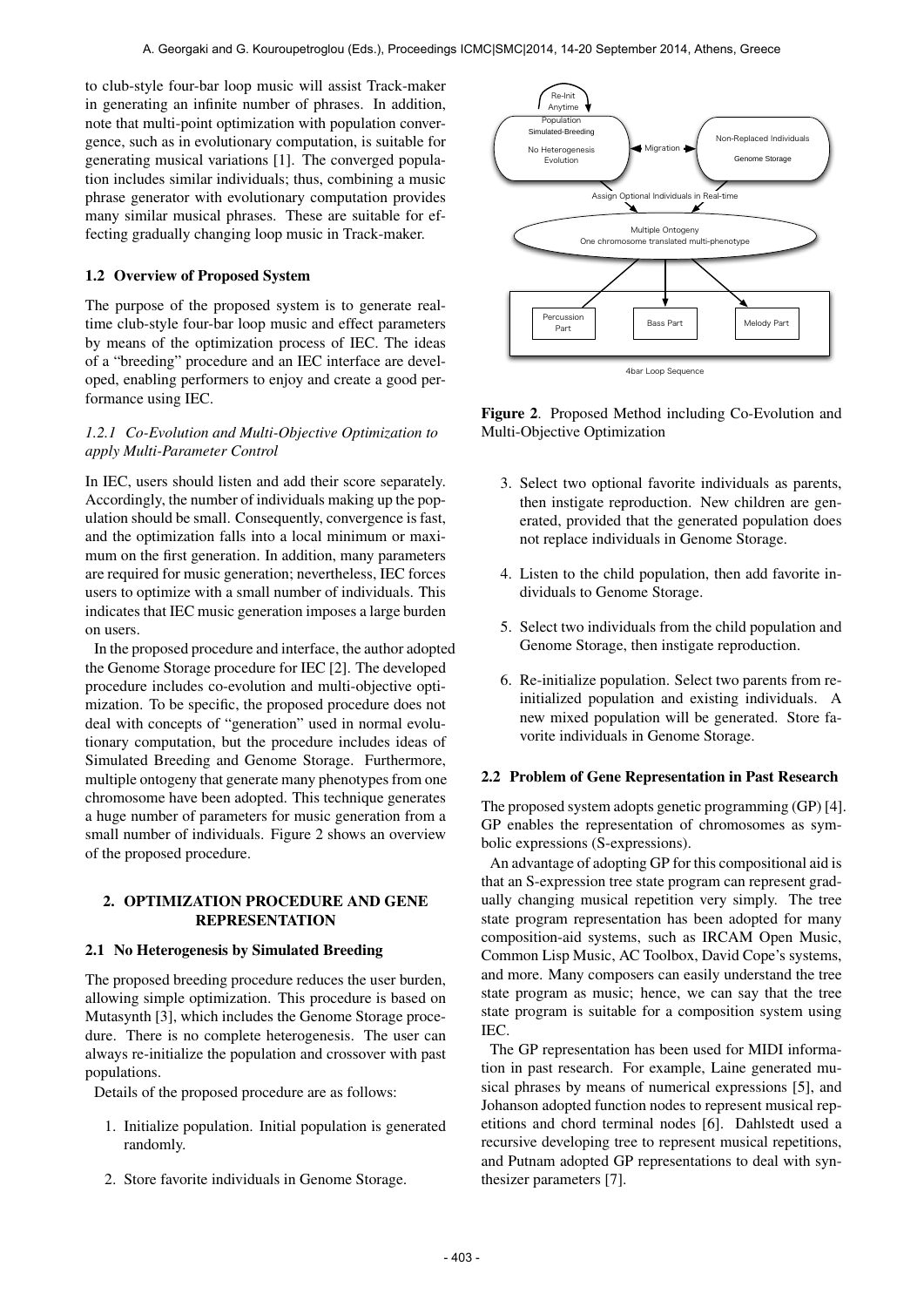| Numerical            | $+, \frac{1}{2}, *, \frac{1}{2}$ , pow and more |
|----------------------|-------------------------------------------------|
| Calc Function        | Each has two arguments                          |
| Sequential           | prog2(2), prog3(3), setParamA(1)                |
| <b>Exec Function</b> | and numerical calc function set                 |

|  |  |  |  |  | Table 1. Function Node Set for Each Ontogeny |
|--|--|--|--|--|----------------------------------------------|
|--|--|--|--|--|----------------------------------------------|

However, these past techniques are limited, as one chromosome represents only one phenotype. Their optimization efficiency is bad, as the application of IEC deals with only small-size populations.

# 2.3 Multiple Ontogeny

To solve the problem of the small population size in IEC, the proposed system adopts "multiple ontogeny" to allow each chromosome to make many phenotypes. This incorporates the ideas of co-evolution and multi-objective optimization.

Figure 3 gives an overview of the multiple ontogeny. In the first step, the chromosome consists of only numerical calculation function nodes. The ontogeny process replaces the numerical function nodes by another set of function nodes based on the node labels. On the left side of the figure, the chromosome tree consists of only numerical function nodes. These are not replaced, directory ontogeny is applied. The center of the figure shows an example of replacing sequential executable function nodes. Table 1 lists some examples of function node sets.

The chromosome program outputs one scalar value. This output is adopted as a synthesizer or musical phrase generation parameter. In Section 2.3.1, this scalar value is adopted as a synthesizer parameter, and then for musical phrase generation.

In contrast, the sequence of executable function nodes in the center of the figure are used for general evolutionary computation. The function node "progn" is placed as the top node, and the chromosome program executes sequentially. In this case, function nodes "setParamA," "set-ParamB" are included in the function node set. These function nodes set the values of *parameter A* and *parameter B*. This sequence of executable function nodes is able to set multiple parameters for the synthesizer, and a variable number of parameters can be controlled by the chromosome. Details of this function node set are discussed in Section 2.3.1.

The right side of the figure shows that the ontogeny generates phenotypes from the topology of the tree chromosome, rather than by evaluating the chromosome program. This ontogeny is described in Section 2.3.2.

#### *2.3.1 Ontogeny for Synthesizer Parameter*

The proposed method provides three ways of obtaining the synthesizer parameters from the chromosome program output. As mentioned in Section 2.3, all chromosomes are evaluated in these three ways.

The first method obtains one synthesizer parameter from the numerical calculation function set. In this case, one



Figure 3. Multiple Ontogeny: Several Phenotypes Generated from a Chromosome

chromosome outputs one value. Thus, it is useful if the outputted value is an important synthesizer parameter.

The second method uses the sequence of executable function nodes to obtain many synthesizer parameters. A weak point of this method is that many parameters are generated randomly, and there are inevitably certain ones that cannot generate any sounds in the synthesizer. Consequently, generating all of the parameters is not suitable, and it is preferable to generate only important parameters.

The third method is applicable when the number of oscillators and parameters are fixed, generating an envelope time-line from the chromosome. In GP research, function node sets are frequently used to generate time-series values for problems of function regression. In particular, in the club-style loop-music scene, track-makers regard the envelope of the synthesized music to be important. Hence, this method works very effectively.

### *2.3.2 Ontogeny for Musical Phrases and Sequences*

To generate musical phrases and sequences, there are currently two ontogeny-based approaches. The first generates one value by means of the numerical calculation function set, then selects a phrase from a previously prepared phrase set. The second approach generates musical rhythm patterns and phrases from the topology of the chromosome tree.

The first method is applied when specific phrases are predominant in a piece and genre, as fewer phrase pattern variations are needed.

The second method is a generative approach, and is applied to the main and sub-phrases if the time and scale are suitable and give no sense of incongruity.

Figure 4 illustrates the second ontogeny-based method. (1) is a chromosome consisting of only numerical calculation function sets. In (2), we remove the function labels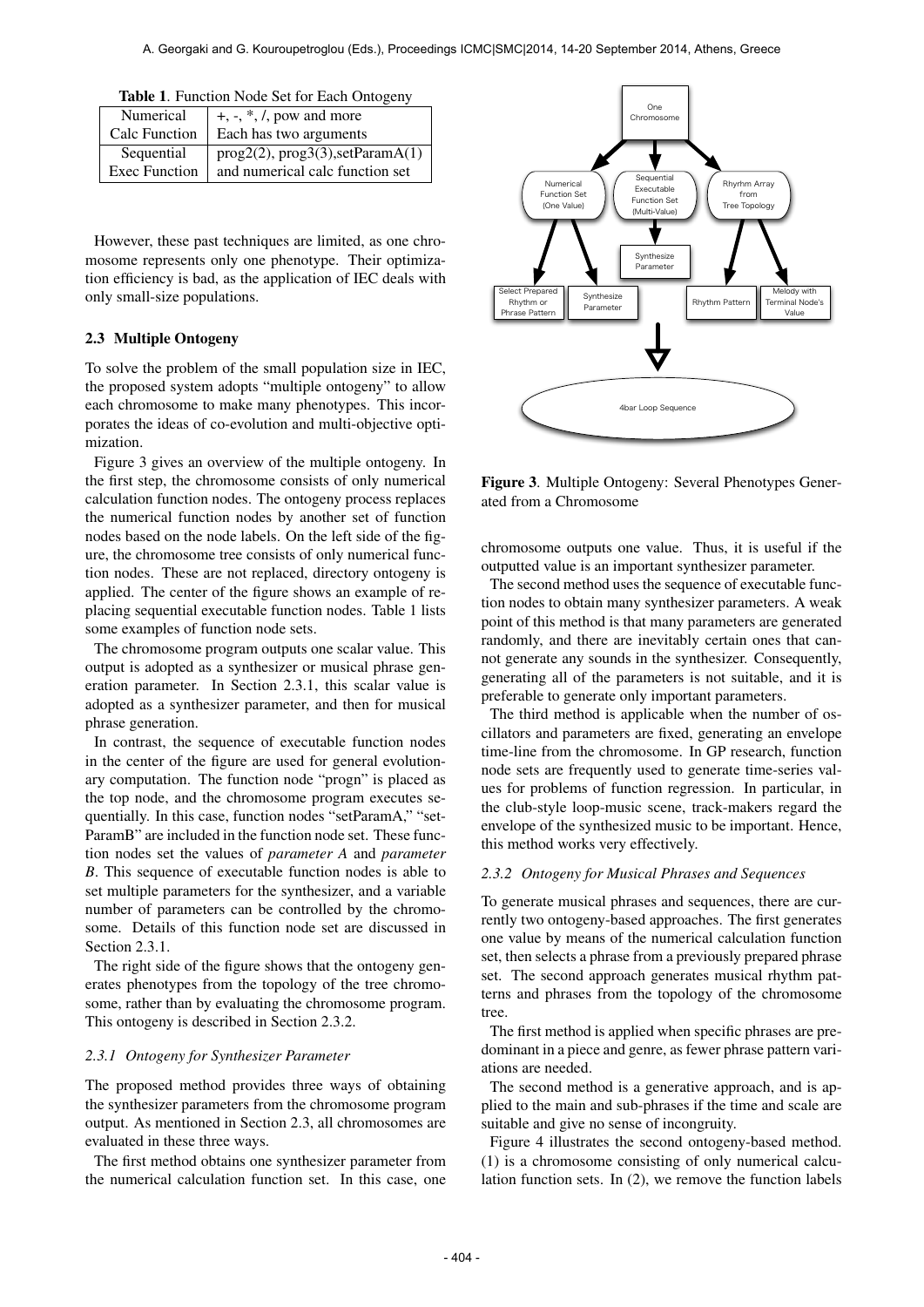

Figure 4. Ontogeny to Generate Musical Phrases and Rhythm Patterns from Chromosome Tree Topology

and terminal nodes. The time signature of the piece is set into the top node. In (3), if the parent node is a binary tree, half of the value of the parent node is given to the two child nodes. If the parent node is a triplet tree, we assign a third of the value of the parent node to each child node. Lastly, in (4), the generated rhythm pattern is fixed for the time signature of the piece. In the example in the figure, rhythm patterns of "Quarter," "Eighth," "Eighth," "Quarter," and "Quarter" are generated. The values of the terminal nodes are used for the pitch array.

# 3. IMPLEMENTATION: GENERATE CLUB-STYLE MUSIC FROM PHOTO ALBUM

#### 3.1 Motivation

In recent years, mobile devices such as the iPhone and iPad have been utilized for photo storage. In addition, many applications that enable the performance of generative music have been developed for such devices.

The author believes that combining the demand for generative music and photo album storage in mobile devices will allow the generation of club-style loop music from within the stored photo album. Prototype software is developed and described.

In the past, many software applications and techniques have been proposed for the generation of music from photos. However, most past software enables only static and deterministic music to be generated by mapping from photos.

The proposed system incorporates a dynamic and stochastic music generator controlled by the performer. The proposed system provides multiple possibilities for real-time music generation.

To implement the proposed system, we use SuperCollider  $<sup>1</sup>$  to process the evolutionary computation, phrase gen-</sup> erator, and real-time synthesis, and Processing<sup>2</sup> as the GUI. The sound and evolutionary computation engine and GUI communicate using OpenSound Control<sup>3</sup>. All implementation languages are free from executable platform. The sound synthesis and ontogeny parts running on SuperCollider are implemented independently from the system, so the performer can easily program such modules for their pieces and performances. In addition, perfect networking via distributed computation between each module ensures there is enough processing power for the performance.

In recent years, SuperCollider has become popular in the club-style music community. A number of club-style trackmakers can program their performance ideas, and easily include the proposed system.

### 3.2 Gene Representation and Applied Ontogeny

Figure 5 illustrates the process of generating a four-bar loop sequence from a photo.

A pair of photos is used for processing, with their pixel information used to generate a one-bar phrase. The pair of photos moves to the next bar. When four pairs of photos

<sup>1</sup> http://www.audiosynth.com/

<sup>2</sup> http://processing.org/

<sup>3</sup> http://opensoundcontrol.org/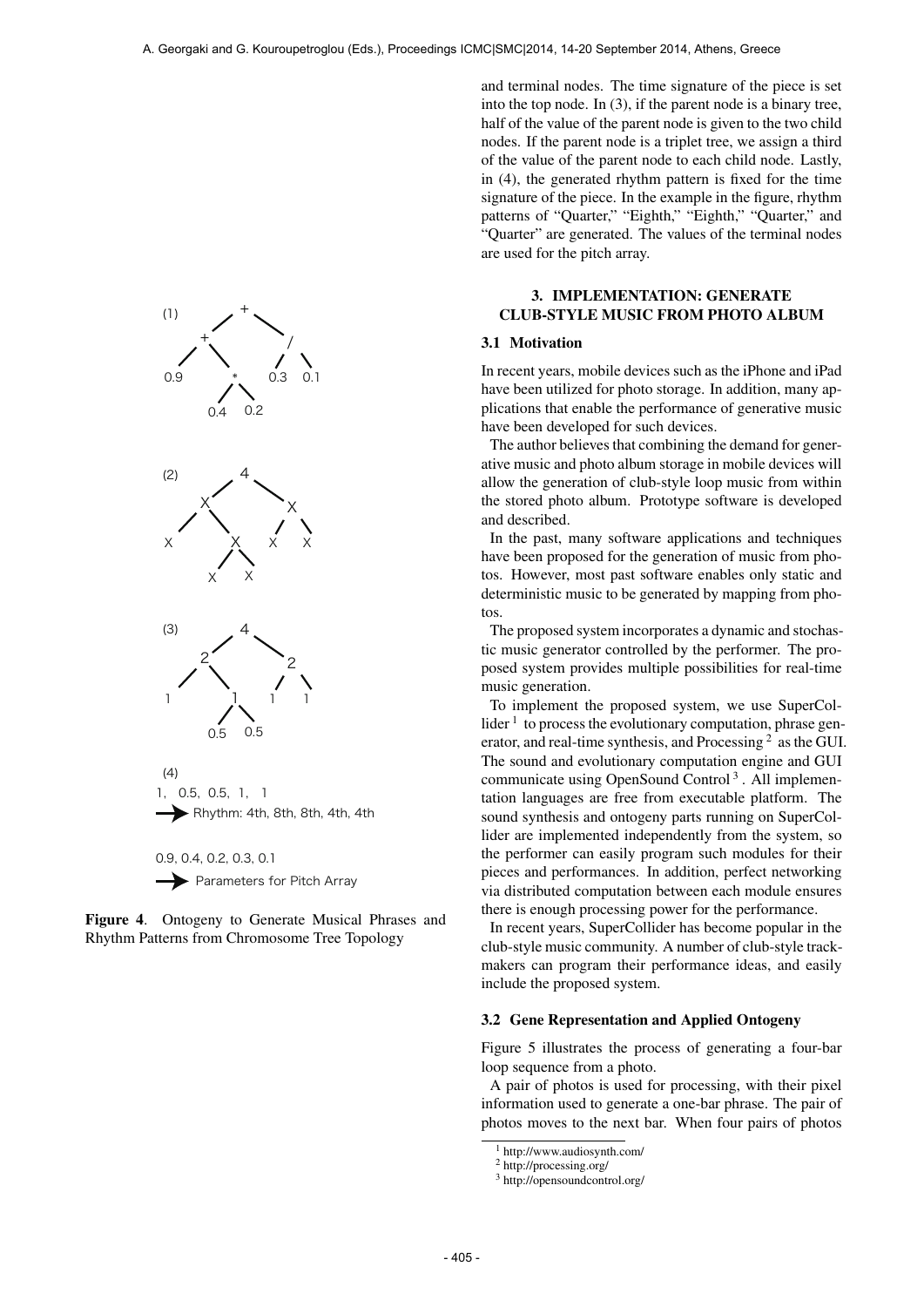

Figure 5. Generating a 4 Bar Loop Sequence from a Photo Album

are in the window, four-bar club-style phrases are generated.

Inputting pixel information and generating phrases is done in real time. The performer also assigns individuals in realtime. The assigned individuals are valid in the next bar.

The mapping for generating musical phrases from photos is as follows: (1) select prepared phrases, (2) generate rhythm patterns, (3) generate musical phrase.

As mentioned in Section 2.3.2, the first method is applied in (1), and the second and third methods are applied in (2) and (3). In (3), the generation of phrases is strongly involved in harmony progress, with notes selected from those in the harmony.

In Section 2.3.2, we saw that, if the basic rhythm pattern is not that of club-style music, the generated sound will not be recognized as club-style music. Hence, method (1) is used to generate bass drum and snare drum patterns. As decoration, rhythms such as tom drums and cymbals are generated by method (2).

Table 2 lists the adopted mappings.

# 3.3 Parameters of Genetic Programming

As mentioned before, pixel information such as color elements, frequency, and so on are adopted as the terminal nodes of GP. Table 3 lists the terminal node set.

# 3.4 User Interface

Figure 6 shows the user interface. In area (1), individuals are assigned to generate each musical part. Area (2) assigns the selected parents. After assigning two individuals in this area, the reproduction button becomes active, and the generated children appear in area (3). Area (4) denotes

| <b>Bass</b>      | Rhythm-    | Output value from numerical      |  |
|------------------|------------|----------------------------------|--|
| Drum             | Pattern    | function set.                    |  |
|                  | Timbre     | Fixed.                           |  |
| Snare            | Rhythm-    | Output value from numerical      |  |
| Drum             | Pattern    | function set to select prepared  |  |
|                  |            | rhythm pattern.                  |  |
|                  | Timbre     | Output value from numerical      |  |
|                  |            | function set to synthesize.      |  |
| $\overline{Tom}$ | Rhythm-    | Generate from Tree.              |  |
| Drum             | Pattern    |                                  |  |
|                  | Timbre     | Output value from numerical      |  |
|                  |            | function set to synthesize.      |  |
| Cymbal           | Rhythm-    | Generate from Tree.              |  |
|                  | Pattern    |                                  |  |
|                  | Timbre     |                                  |  |
|                  |            | Output value from numerical      |  |
|                  |            | function set to synthesize.      |  |
| Harmony          | Harmony    | Four outputs of numerical        |  |
|                  |            | function set are applied to each |  |
|                  |            | note of a four-note chord.       |  |
|                  | Timbre     | Four values from numerical       |  |
|                  |            | function set to four parameters  |  |
|                  |            | of synthesizer.                  |  |
| Main             | Phrase-    | Generate from Tree.              |  |
| Melody           | Generation |                                  |  |
| 1 and 2          | Timbre     | Four values from numerical       |  |
|                  |            | function set to four parameters  |  |
|                  |            | of synthesizer.                  |  |
| Arpeggio         | Pitch-     | Value from numerical             |  |
|                  | Select     | function set to select           |  |
|                  |            | from harmony notes.              |  |
|                  | Pattern    | Output value from                |  |
|                  |            | numerical function set to        |  |
|                  |            | select prepared pattern.         |  |
|                  | Timbre     | Value from numerical             |  |
|                  |            | function set to synthesize.      |  |
| <b>Bass</b>      | Phrase-    | Generate from Tree.              |  |
|                  | Generation |                                  |  |
|                  | Timbre     | Value from numerical             |  |
|                  |            | function set to use timbre.      |  |
| External         | Synthesize | Values from numerical            |  |
| <b>Effects</b>   |            | function set to Mic. Input       |  |
|                  |            | for duo performance.             |  |
| Internal         | Synthesize | Values from numerical            |  |
| <b>Effects</b>   |            | function set to SuperCollider    |  |
|                  |            | sounds.                          |  |
| Texture          | Synthesize | Values from numerical            |  |
| Sound            |            | function set to generate         |  |
|                  |            | texture sounds.                  |  |
|                  |            |                                  |  |

Table 2. Mappings for Music Generation from Photo Album